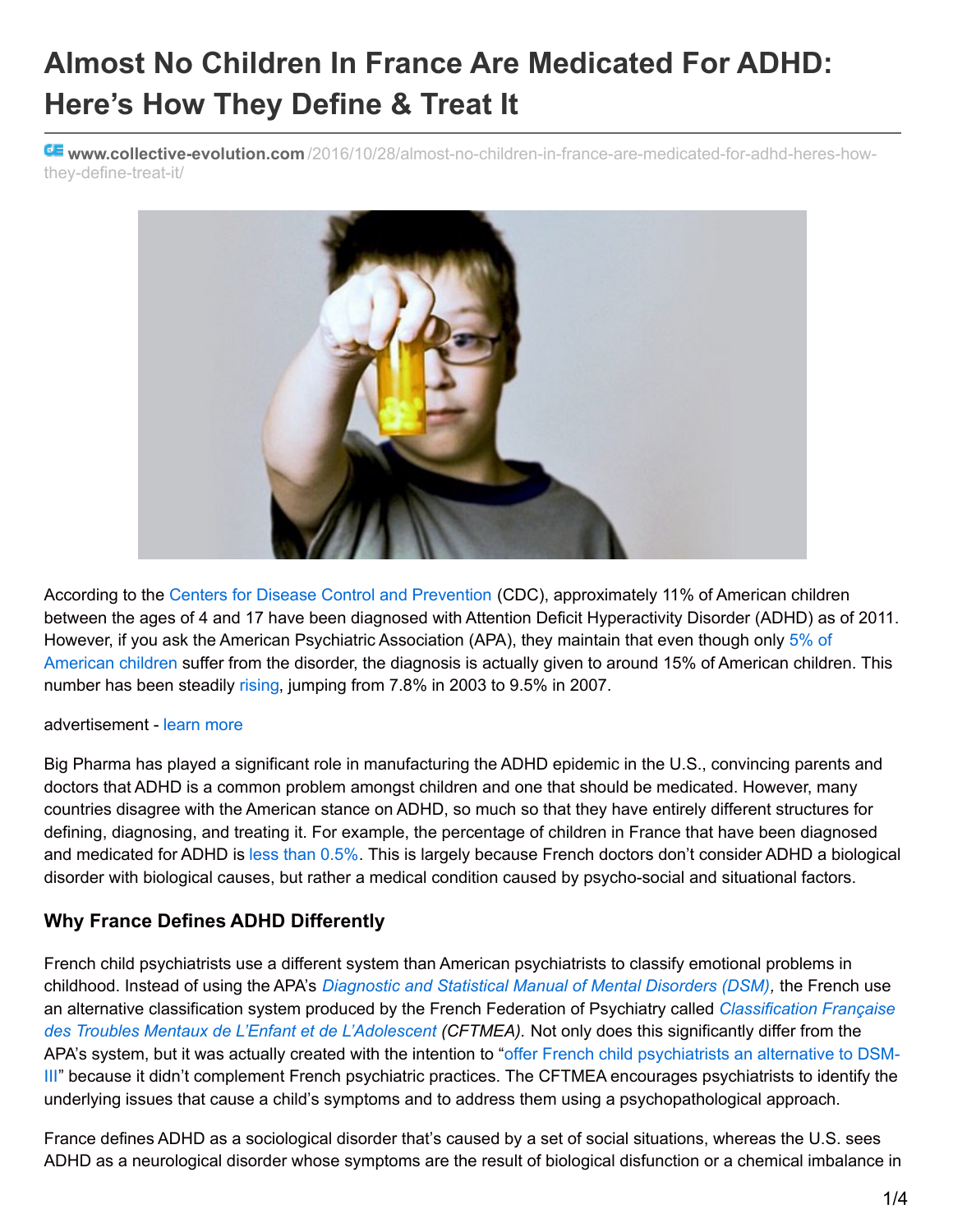the brain. France's definition of ADHD drastically differs from that of the U.S., which is in part because the pharmaceutical industry helped define ADHD in the U.S. (you can read more about that [here](http://www.collective-evolution.com/2016/10/25/a-d-h-d-nation-how-big-pharma-created-the-a-d-h-d-epidemic/)). France's treatment methods, therefore, also greatly differ from those practiced in the U.S.

## **Treatment Methods for ADHD Used in France**

Once a French psychiatrist diagnoses their patient with ADHD, they hone in on the behavioural problems by searching for the underlying causes. Psychiatrists will study the child's distress and compare it to their social situations. France views ADHD as a social context problem; therefore, ADHD is often treated with psychotherapy or even family counselling. Very rarely do French psychiatrists prescribe medications to treat ADHD, as it's usually rendered unnecessary after taking a more holistic approach.

It's important to note that French psychiatrists also consider a patient's diet when searching for the causes of behavioural symptoms associated with ADHD. Poor eating habits such as consuming foods with artificial colours or flavourings, preservatives, sugars, and/or allergens may worsen a child's behaviour. This isn't difficult to imagine; even as adults we can feel the effects certain foods have on our mood, energy levels, and thought processes.

advertisement - [learn](http://www.collective-evolution.com/our-ad-commitment/) more

## **Why There Are Fewer ADHD Cases in France Than the U.S.**

A study conducted in 2011 stated that the amount of youth in France with ADHD may be as low as [3.5%](https://www.ncbi.nlm.nih.gov/pubmed/20679156) — a far cry from the 11 to 15% estimate in the United States. Family therapist and author of *A Disease Called [Childhood:](http://www.amazon.com/Disease-Called-Childhood-American-Epidemic/dp/1583335633/ref=tmm_hrd_title_0?ie=UTF8&qid=1415663776&sr=8-1) Why ADHD Became an American Epidemic* Dr. Marilyn Wedge suggests that this may be as a result of the cultural differences between the U.S. and France in regards to raising children. According to Wedge, French parents will often impose more structured lifestyles onto their children, such as enforcing strict meal times and using the "cry it out" method with babies and toddlers. Children are taught self-discipline at a young age, which is why Wedge feels they don't need to be medicated for behavioural issues.

Unfortunately, spanking is not considered child abuse in France, so this practice is used fairly often to encourage discipline. In [March](http://www.nytimes.com/2015/03/05/world/europe/france-faulted-for-not-banning-corporal-punishment.html?_r=0) 2015, the Council of Europe, an international human rights organization, faulted France over the country's lack of legislation regarding corporal punishment of children. As *The New York Times* [explained](http://www.nytimes.com/2015/03/05/world/europe/france-faulted-for-not-banning-corporal-punishment.html?_r=0), "Child abuse is illegal in France and is punished with long prison sentences, but it is not uncommon for French parents to slap or spank children, or for the French courts to view such actions as acceptable under a customary 'right to discipline.'"

As Dr. Wedge points out (although neither she nor Collective Evolution support spanking or any other form of child abuse), this simply adds to the discipline they're encouraged to practice throughout their childhood [\(source](https://www.psychologytoday.com/blog/suffer-the-children/201203/why-french-kids-dont-have-adhd)).While Wedge makes some interesting points regarding discipline, I don't think that's the underlying reason why most French children don't need to be medicated for ADHD. Rather, because ADHD is largely a behavioural issue, it rarely requires pharmacological intervention. I believe that these treatment methods are successful in France not because of their parenting culture, but rather as a result of their holistic approach in considering diet and behavioural and social context.

I believe France does not have an issue with over-diagnosing ADHD in the same way the U.S. does because pharmaceutical companies have not targeted them as heavily. Pharmaceutical companies play a substantial role in defining ADHD and deciding treatment methods in the U.S. For example, doctors and researchers in the U.S. have been paid to overstate the dangers of ADHD and the benefits of taking their drugs and understate the negative side effects.

It's easy for people to believe this misguided information when it's affiliated with well-known universities like Harvard and Johns Hopkins. Many people don't even realize that these studies are funded by the very companies that profit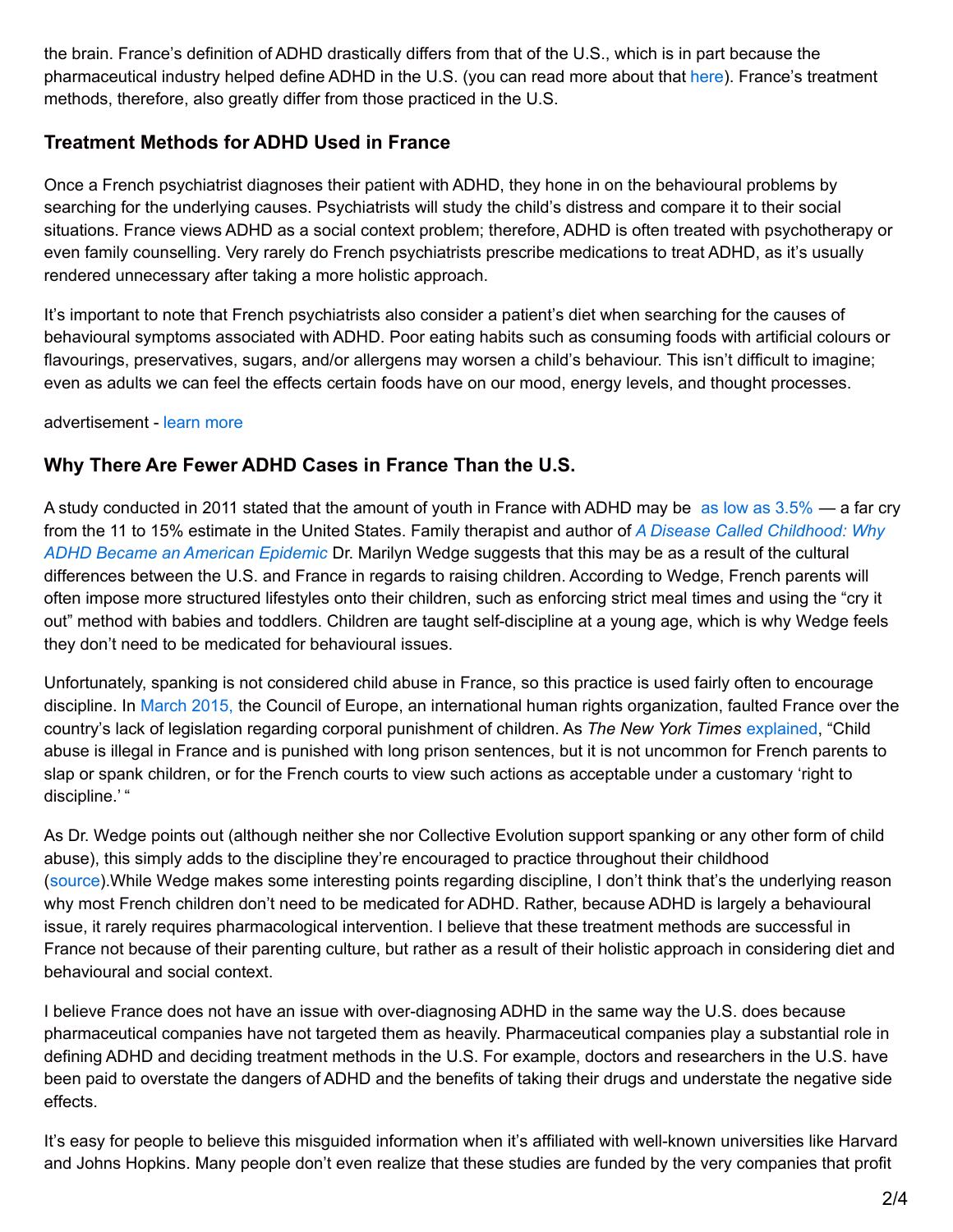from the drugs' sale because that relationship is hidden in small print [\(source](https://www.scientificamerican.com/article/big-pharma-s-manufactured-epidemic-the-misdiagnosis-of-adhd/)). These drugs can have significant side effects and are actually considered to be within the same [class](http://www.nytimes.com/2013/12/15/health/the-selling-of-attention-deficit-disorder.html?pagewanted=all) as morphine and oxycodone due to their high risk of abuse and addiction. You can't just blame all doctors, either; many of them genuinely believe they're helping these children because of the information they've been given in these studies and by Big Pharma.

Another reason the U.S. has substantially higher rates of ADHD amongst children than France is because of the ADHD drug advertisements that run in the U.S. Big Pharma creates ads for ADHD drugs sold in the U.S. that are specifically targeted at parents, describing how these drugs can improve test scores and behaviour at home, among other false claims.

# **Inspiration and all our best content, straight to your inbox.**

One of the most controversial ones was a 2009 ad for Intuniv, Shire's A.D.H.D. treatment, which included a child in a monster costume taking off his terrifying mask to reveal his calm, smiling self with a text reading, "There's a great kid in there." The FDA has stepped in multiple times, sending pharmaceutical companies warning letters or even forcing them to take down their ads because they are false, misleading, and/or exaggerate the effects of their drugs [\(source](http://www.nytimes.com/2013/12/15/health/the-selling-of-attention-deficit-disorder.html?pagewanted=all)). This type of propaganda doesn't take place in France, at least not on the same scale as the in U.S., largely because it doesn't coincide with their ADHD diagnosis framework. You can read more about this topic in another article I wrote [here](http://www.collective-evolution.com/2016/10/25/a-d-h-d-nation-how-big-pharma-created-the-a-d-h-d-epidemic/).

## **How to Use This Information to More Effectively Treat ADHD**

France's CFTMEA, definition for ADHD, and holistic approach to treating this disorder provide an excellent example of how we should be addressing ADHD patients, especially children. Instead of getting to the root of these children's "attention deficits" like French psychiatrists do, American health practitioners typically assume ADHD is a medical condition that can only be fixed with medication. This is not only unethical, but also clearly damaging to a child's self esteem. Many of these kids could simply be uninterested in the subject matter, suffering from some sort of emotional trauma, or even have heightened creativity and energy! You can't just blame all doctors in the U.S., either; many of them genuinely believe they're helping these children because of the information they've been given in these studies and by Big Pharma.

However, many scientists in the U.S. have suggested alternatives to medicine to treat ADHD and many of them don't even recognize ADHD as a disorder (read our article on why ADHD may not be real [here](http://www.collective-evolution.com/2014/11/25/the-creative-gifts-of-adhd-disorder-or-gift-real-or-fictitious/)). Associate Clinical Professor of Psychiatry at Tufts University School of Medicine and Editor-in-Chief of *The Carlat Psychiatry Report* Daniel J. [Carlat,](http://www.danielcarlat.com/dcarlat-bio.htm) M.D, criticized the DSM, [stating](http://www.emaxhealth.com/1357/7/35563/experts-who-write-dsm-have-financial-ties-pharmaceutical-companies.html), "In psychiatry, many diseases are treated equally well with medication or therapy, but the guidelines tend to be biased toward medication."

Holistic Mental Health Practitioner Dr. Tyler Woods further explains:

*The DSM tends to pathologize normal behaviors. For instance, the label "Anxiety Disorder" can be* given as a result of some kinds of normal and rather healthy anxieties but the DSM will have experts view it and treat it as mental illness. In addition simple shyness can be seen and treated as "Social *Phobia", while spirited and strong willed children as "Oppositional Disorder". Consequently, many psychotherapists, regardless of their theoretical orientations, tend to follow the DSM as instructed. ([source](http://www.emaxhealth.com/1357/7/35563/experts-who-write-dsm-have-financial-ties-pharmaceutical-companies.html))*

Neurologist Richard Saul spent his career examining patients who struggle with short attention spans and difficulty focusing. His extensive experience has led him to believe that ADHD isn't actually a disorder, but rather an umbrella of symptoms that shouldn't be considered a disease. Thus, Saul believes it shouldn't be listed as a separate disorder in the American Psychiatric Association's Diagnostic & Statistical Manual. You can read more about his